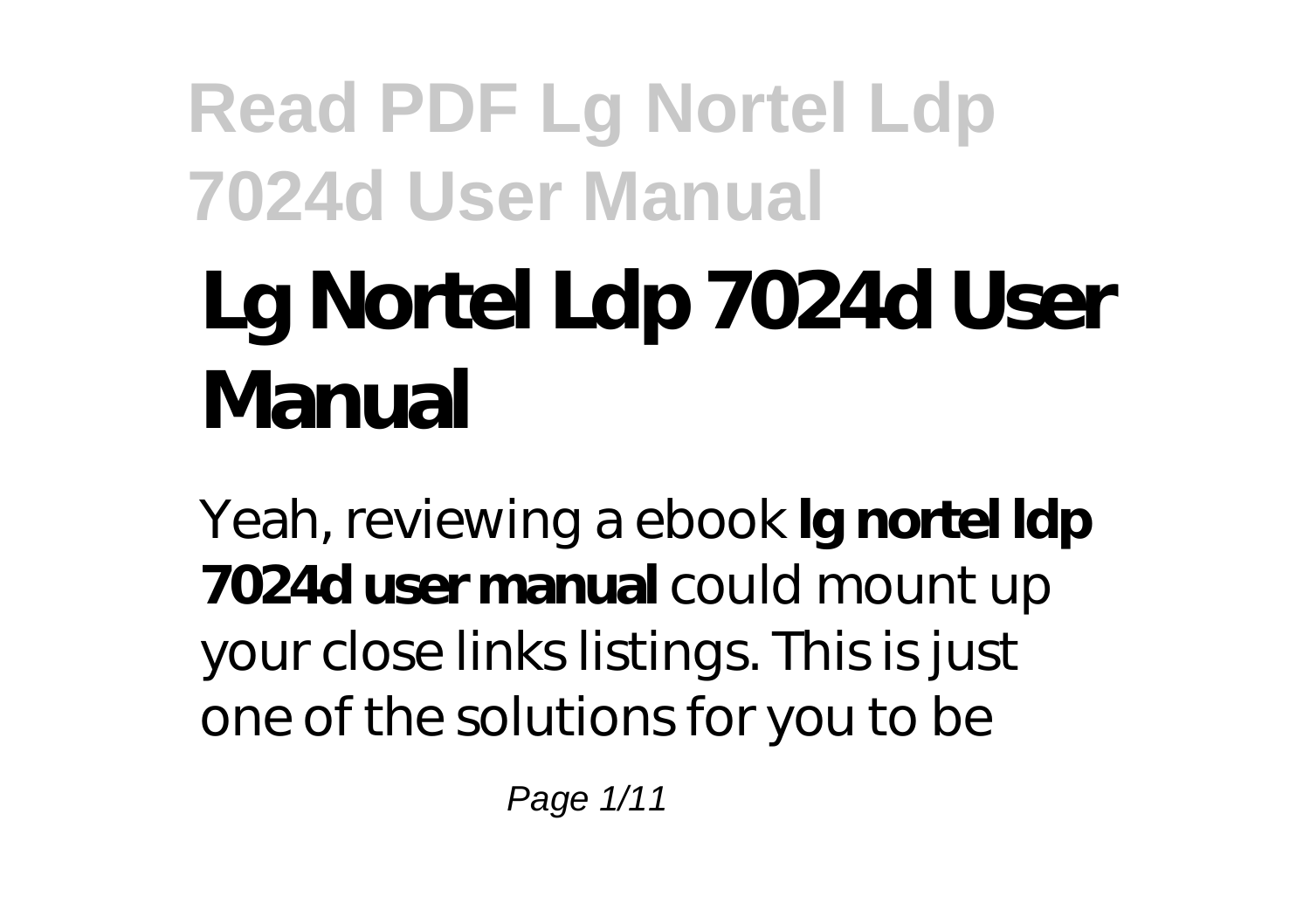successful. As understood, execution does not recommend that you have fantastic points.

Comprehending as well as settlement even more than other will manage to pay for each success. next to, the broadcast as without difficulty as Page 2/11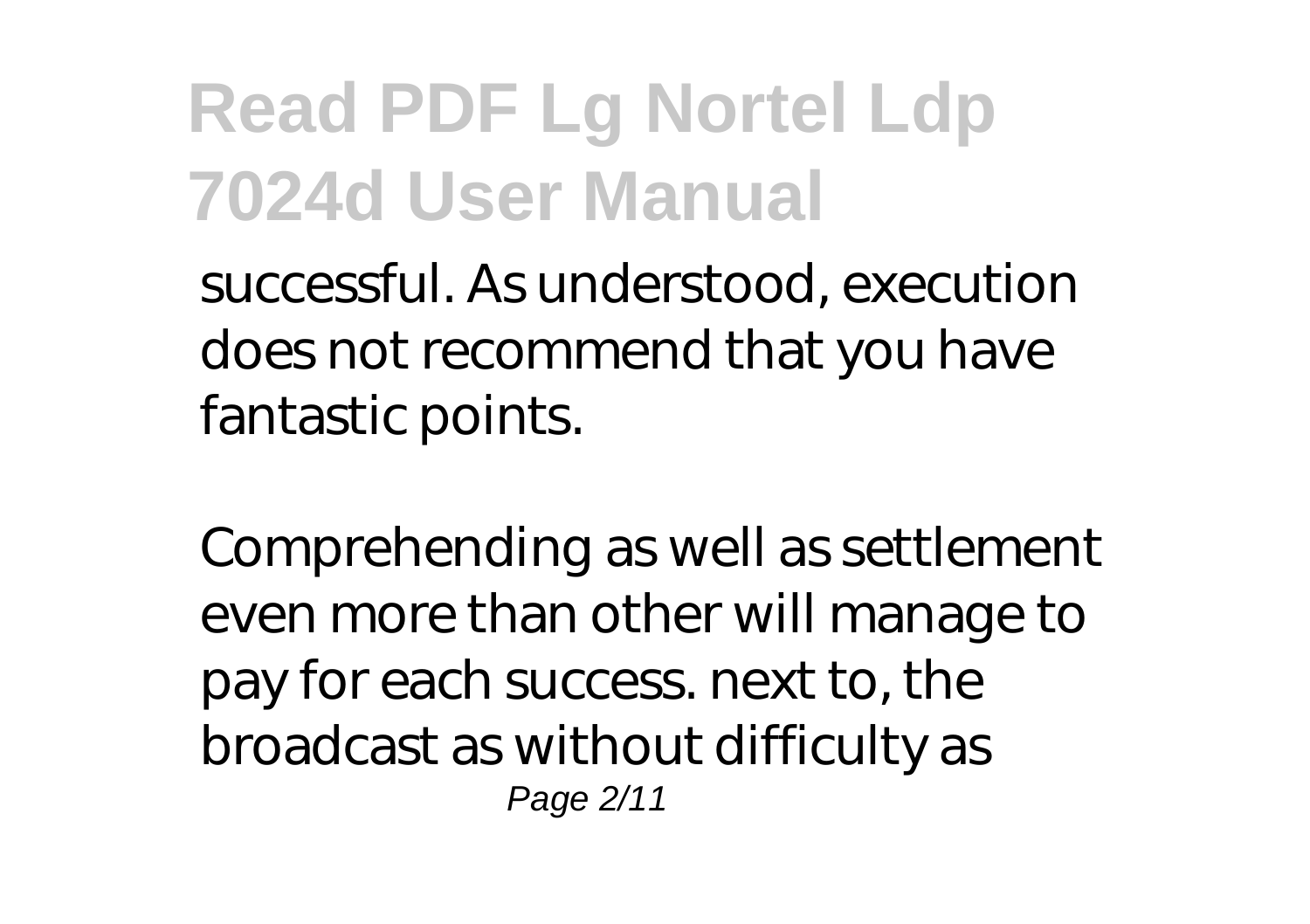acuteness of this lg nortel ldp 7024d user manual can be taken as well as picked to act.

*Aria LDP 7024D Overview* iPECS LDP 9200 Series Video User Guide iPECS Getting Started.wmv LG Nortel Connecting LIFE's LG ipLDK-60 Speed Page 3/11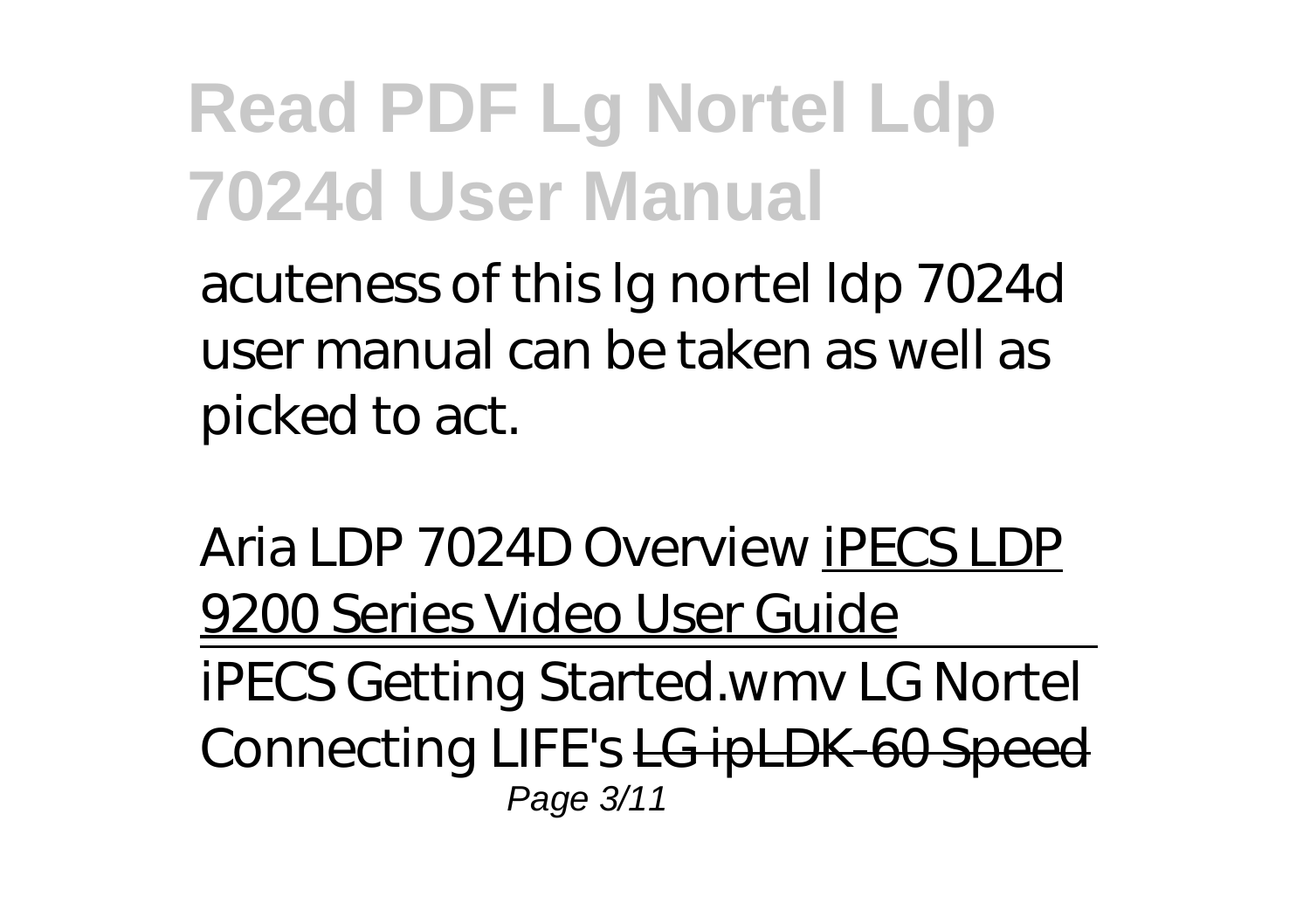Dial Programming *iPECS LDP-9200 Series, High Quality Desktop Digital Phone* LG Nortel T8815 (Second Hand) Reset LG Nortel IP Phone Nortel M Series: How To Use Norstar Meridian M7310 Telephone *LG ipLDK-60 Time \u0026 Date Programming LG ipLDK-60 Training* Page 4/11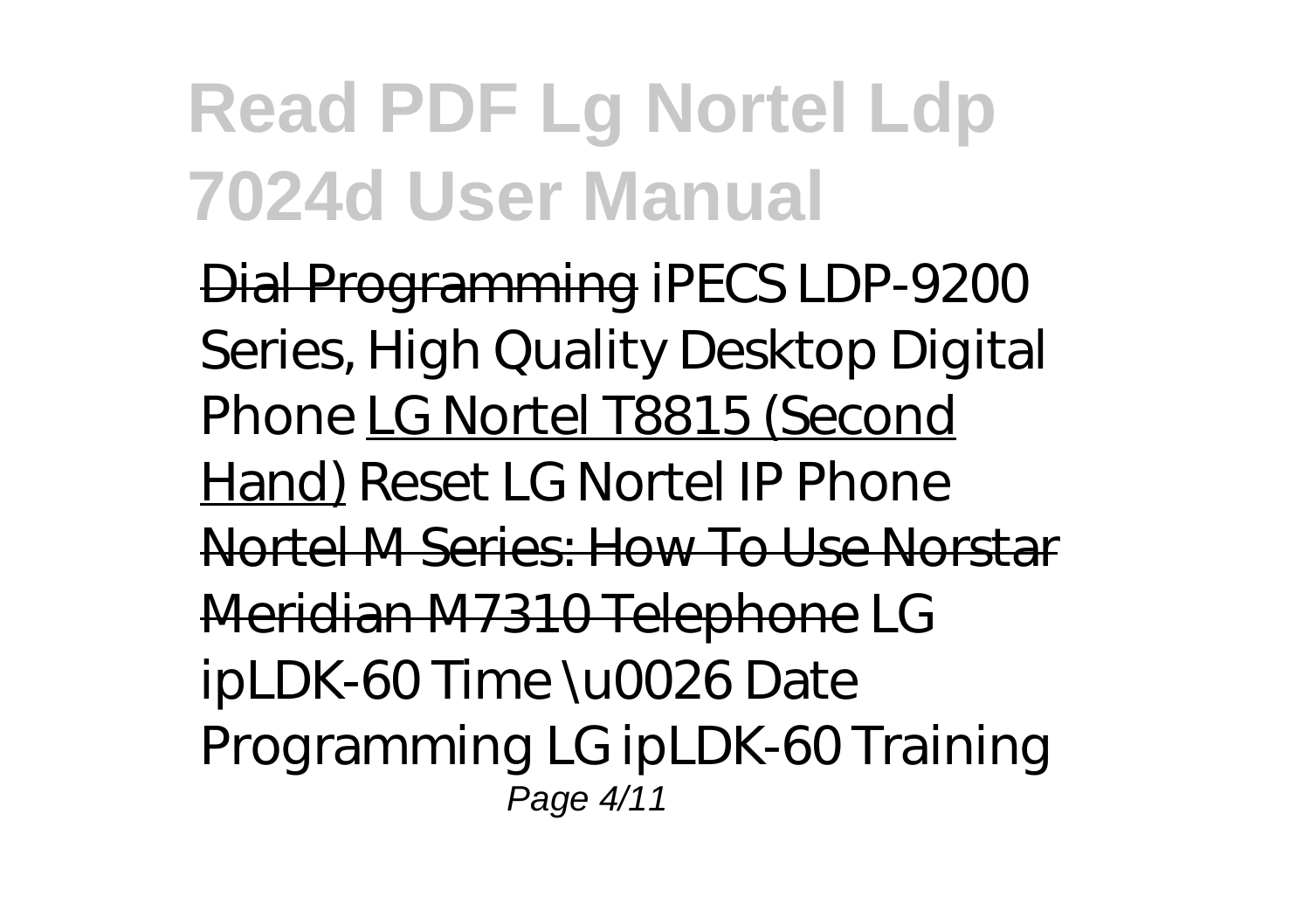1A2 Key Telephone System - Single Board Control Card Programming Line assignments on Nortel Norstar CICS, MICS, 0x32 Nortel Set Capabilities programming Nortel M3903 Digital Telephone Nortel Phone System Basics - Startechtel.com Ericsson-LG IPECS Page 5/11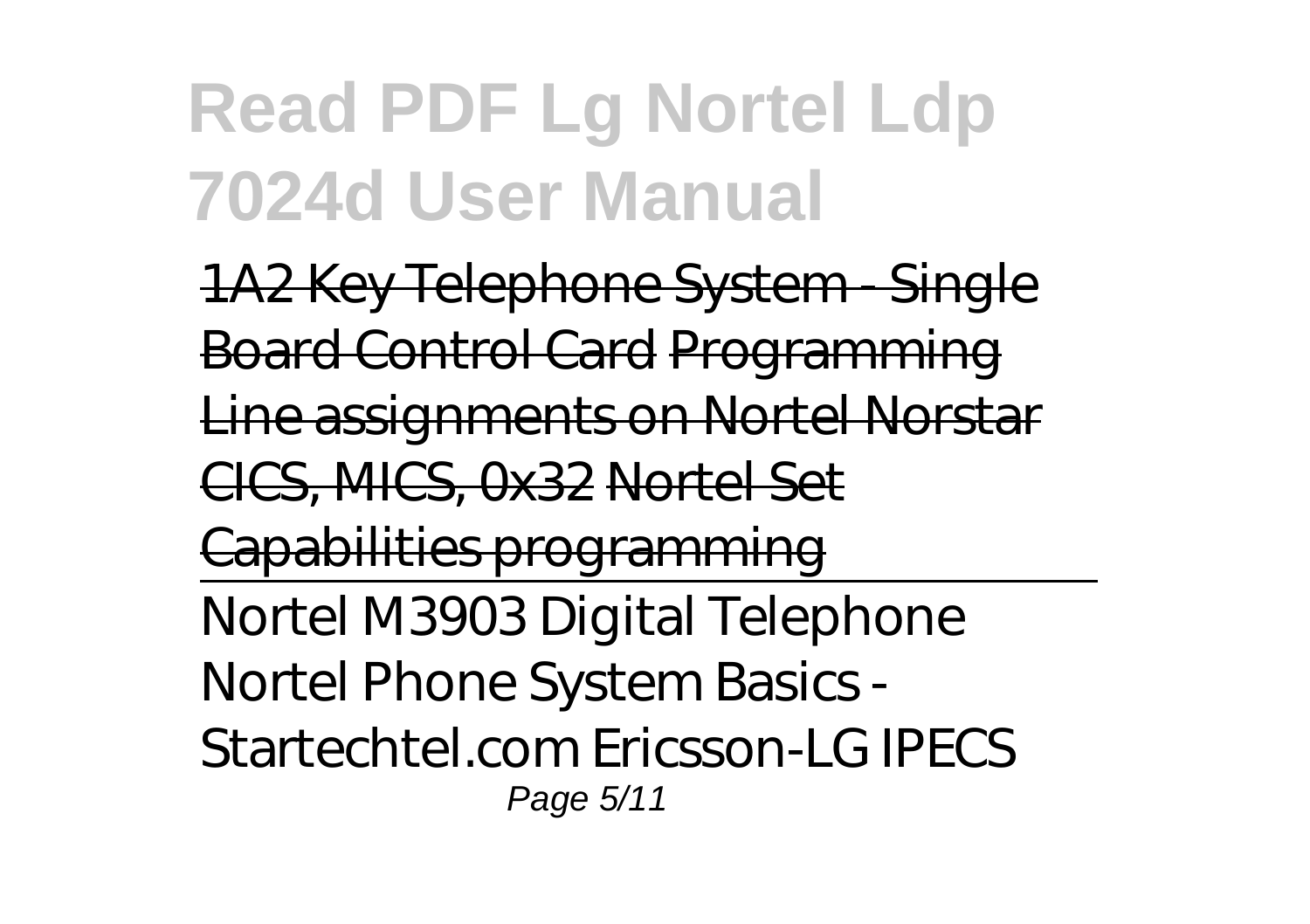Custom Call Routing LG aria soho

ة ملاكم ليوحت اليوحت اليوحت اليوحت اليوحت اليوحت اليوحت اليوحت اليوحت اليوحت اليوحت اليوحت اليوحت اليوحت اليوح

ةجمربل LG aria Soho forward (

*ءزجلا* (ايئاقلت *تلاتلا LG aria soho دادغا* **Digital Business -- How to set up Call Forwarding** LG ipLDK-60 Flexible Page 6/11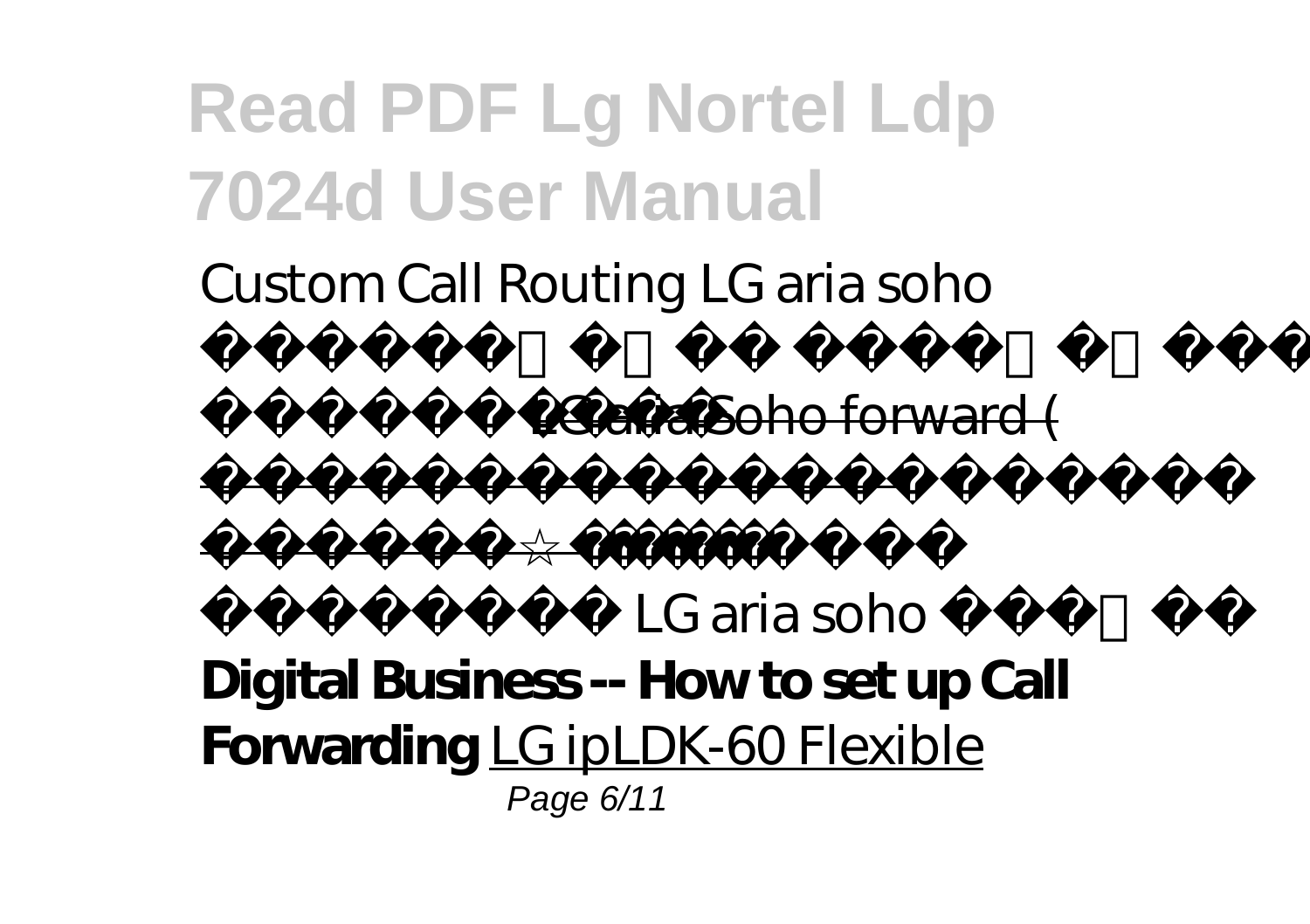#### Button Programming

LG to demo its latest LTE technology at Mobile World CongresLG Aria 7016 **Phone Handset Overview [Infiniti** Telecommunications] LG ipLDK-60 Station Name Programming *LG IPECS Flexible Button Programming Call Transfer*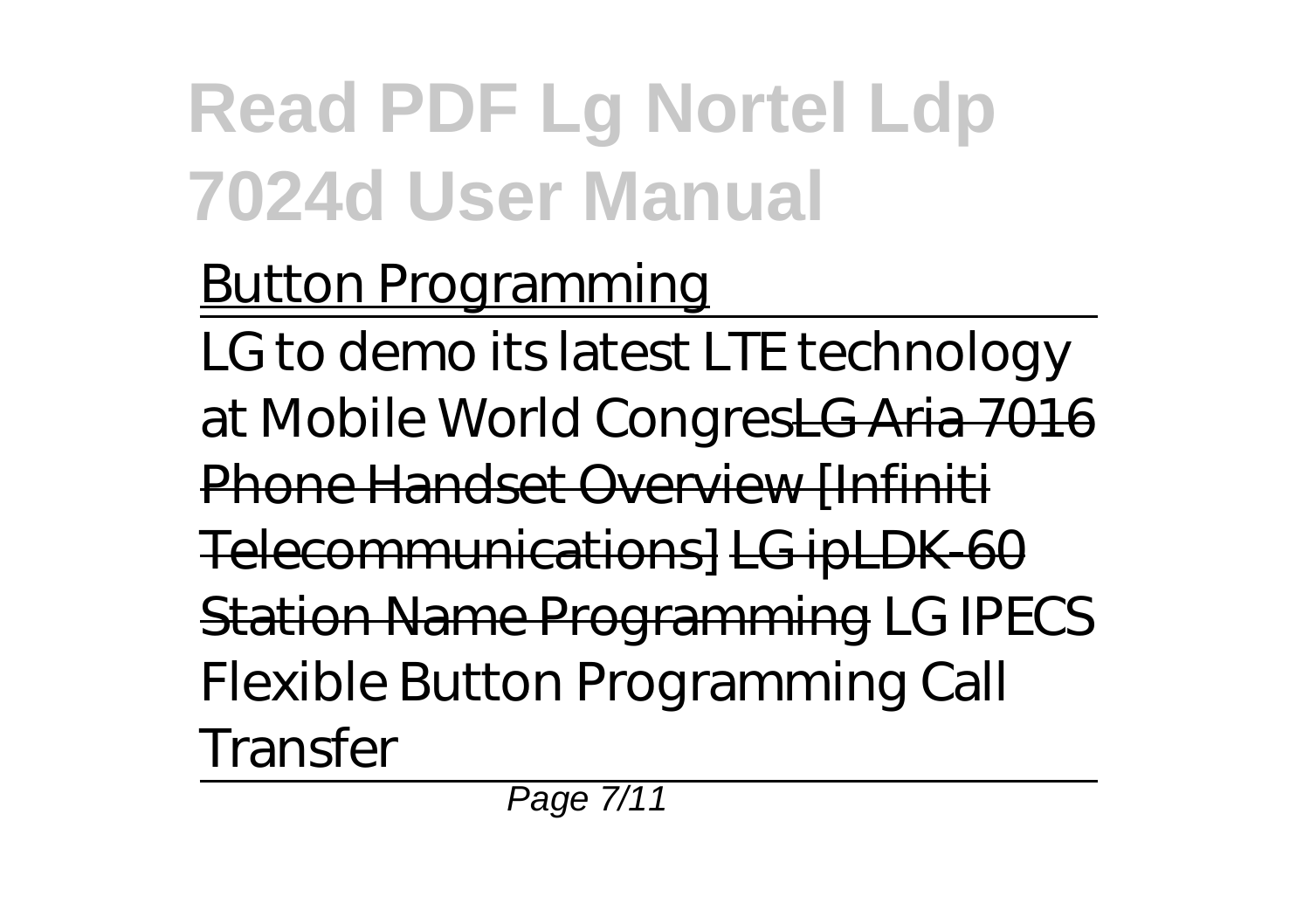Aria LDP 7016D Overview*LG IPECS Speed Dial Programming* Lg Nortel Ldp 7024d User The LG LDP-9030D Handset is an advanced, user friendly Digital Telephone, offering the convenience of 3 Soft Keys, as well as an LCD with White Backlight. The 3 Soft Keys are Page 8/11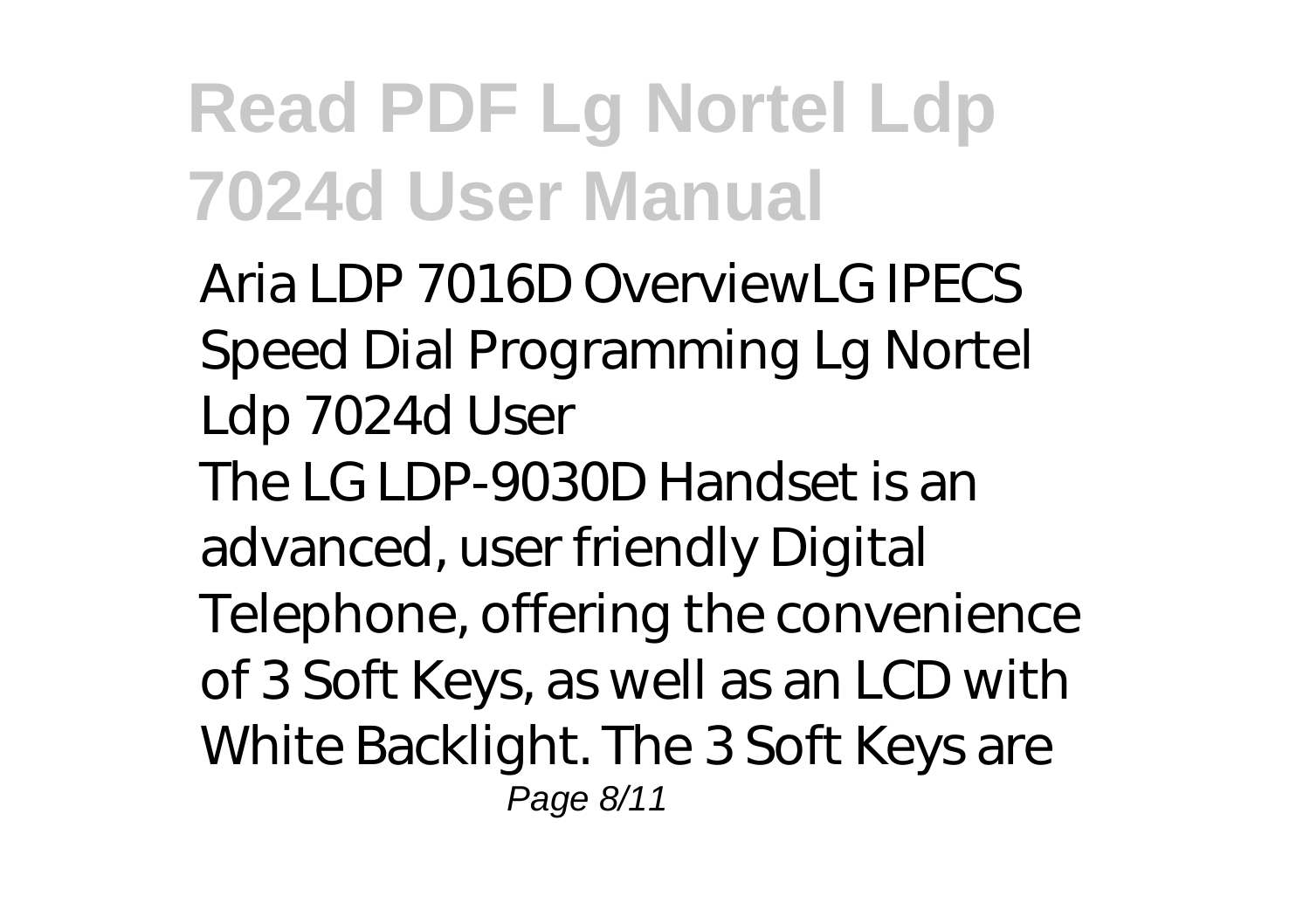located under the LCD ...

LG LDP-9030D Handset - Black - Refurbished The LG LDP-9008D Handset is compact and easy to use, flexible buttons that can be programmed to suit the users needs, examples of Page 9/11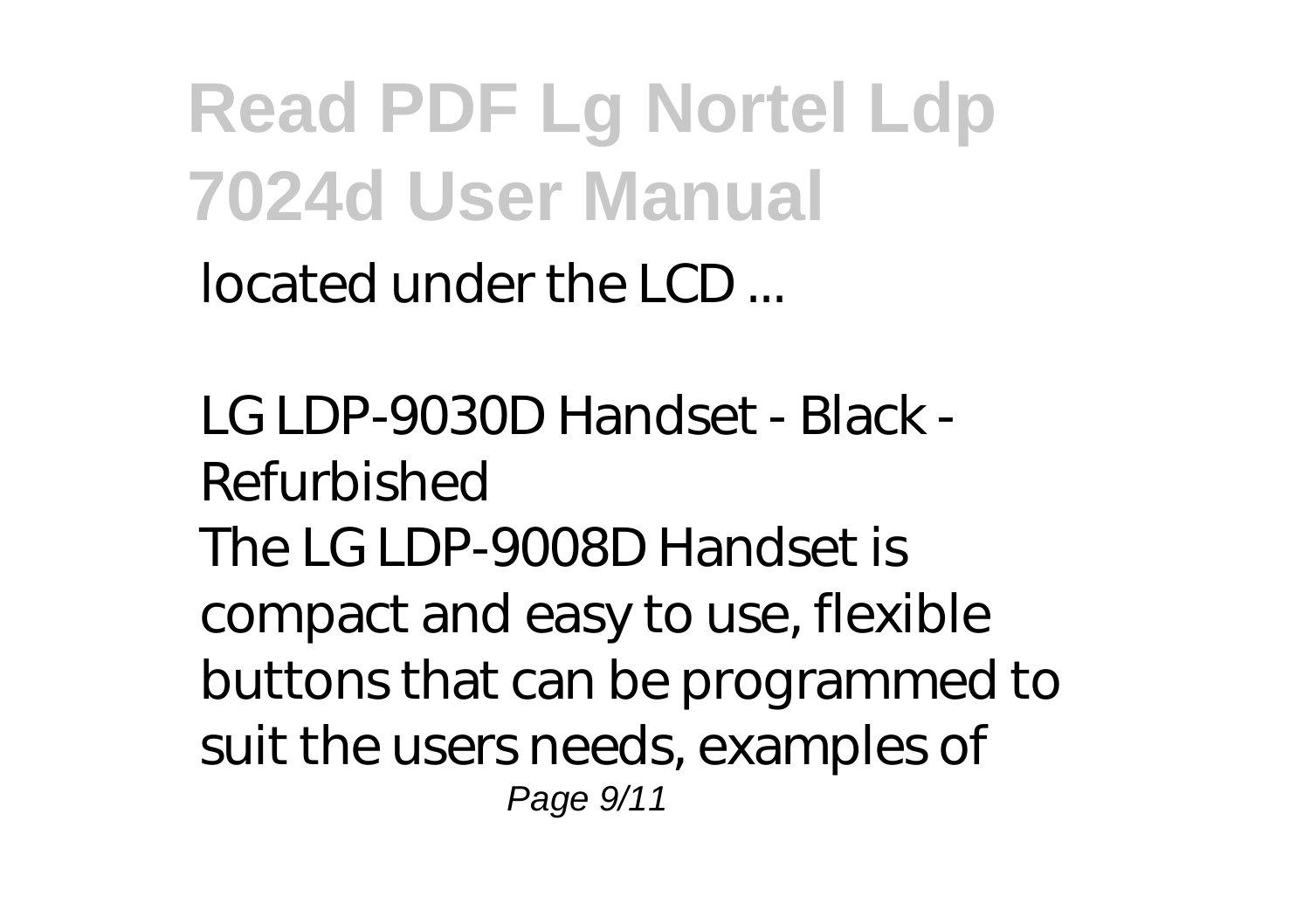what the Buttons can be programmed to are: Activate the door release, ...

Copyright code : Page 10/11